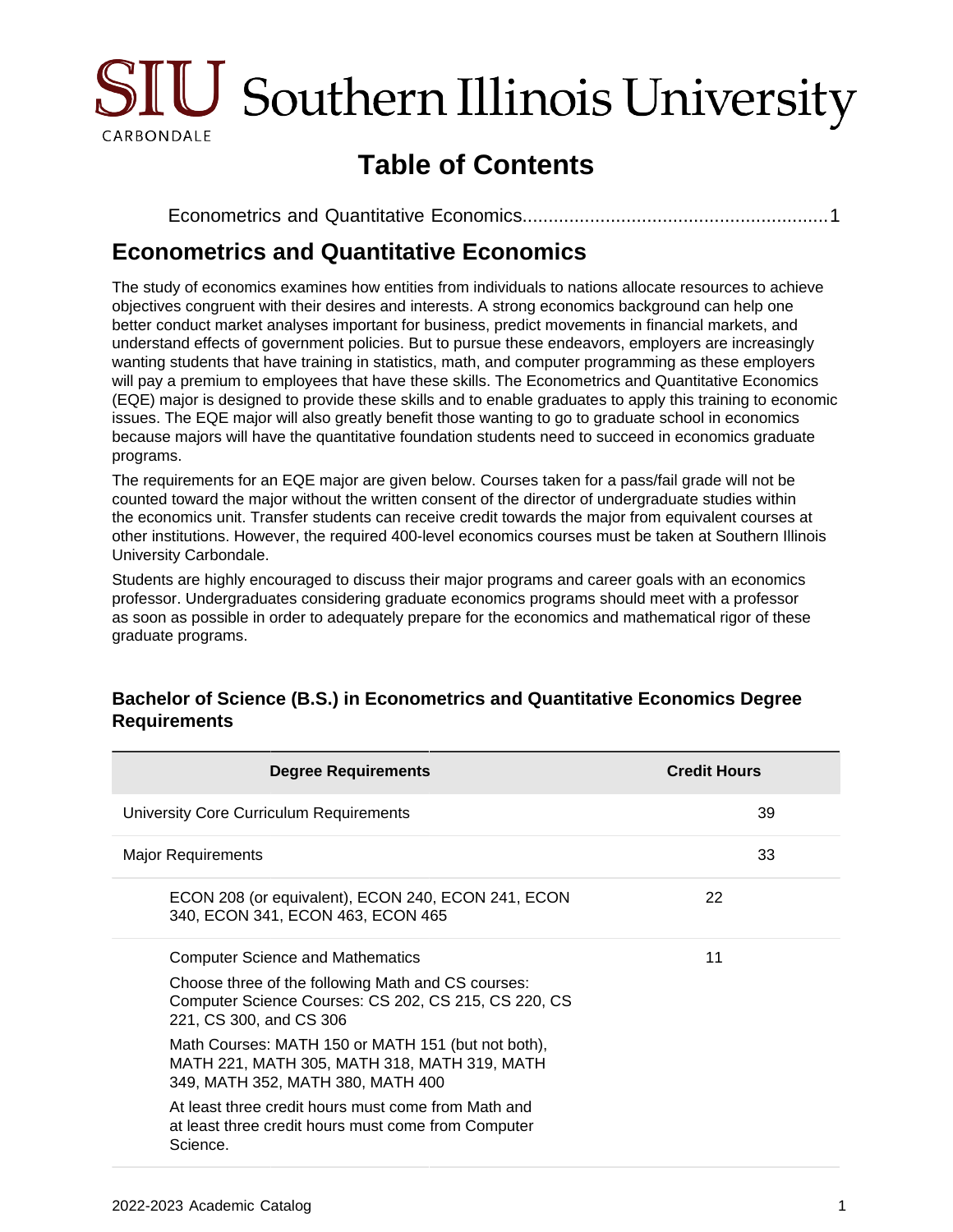| <b>Degree Requirements</b>                                                                                                                                                                                                                                                                                                                                                                                                                                                                                                | <b>Credit Hours</b> |
|---------------------------------------------------------------------------------------------------------------------------------------------------------------------------------------------------------------------------------------------------------------------------------------------------------------------------------------------------------------------------------------------------------------------------------------------------------------------------------------------------------------------------|---------------------|
| <b>Technical Electives</b>                                                                                                                                                                                                                                                                                                                                                                                                                                                                                                | 36                  |
| Choose courses in fields complementary to the major from:<br>Accounting: Agribusiness Economics: Anthropology;<br>Archeology; Business; Business Analytics; Computer<br>Science*; Economics**, Engineering; Finance; Geography;<br>History; HTEM; ITEC; Journalism; Languages, Cultures,<br>and International Studies (with prefixes CHIN, FL, FR,<br>GER, INTL, JPN, SPAN); Linguistics; Management;<br>Marketing; Mathematics*; Paralegal Studies; Philosophy;<br>Political Science; Psychology; Sociology <sup>1</sup> |                     |
| <b>Other Electives</b>                                                                                                                                                                                                                                                                                                                                                                                                                                                                                                    | 12                  |
|                                                                                                                                                                                                                                                                                                                                                                                                                                                                                                                           | 120                 |

 $1$  \*Only Computer Science and Mathematics credit hours above the eleven applied to the major apply to the Technical Electives. \*\*Only Economics courses not specified above apply to the Technical Electives.

### **Econometrics and Quantitative Economics Courses**

**ECON113 - Economics of Contemporary Social Issues** (University Core Curriculum) The purpose of this course is to examine a number of major social issues from an economics perspective. Thus the student will be taught some basic economic concepts (tool kit) which will then be used to analyze a variety of social problems. The emphasis will be on policy. Once the causes of social problems have been analyzed, then specific policies effective in solving or dealing with the social problem will be discussed. Only one of the courses, Economics 113 or Economics 114, can count among those economics courses required for an economics major or minor. Credit Hours: 3

**ECON208 - Business Data Analysis** (Same as ACCT 208 and FIN 208 and MGMT 208) Uses of data in policy formulation are discussed. Emphasis is placed on the conversion of raw information into statistics, which are useful to the decision-maker. Problems stress solutions to questions typically raised in businesses. Prerequisite: MATH 139. Credit Hours: 3

**ECON240 - Introduction to Microeconomics** (University Core Curriculum course) [IAI Course: S3 902] Study of businesses, consumers, and the government and their effects on prices, output and income distribution. Current economic problems will be used as illustrative examples. Prerequisite: satisfaction of the University Core Curriculum mathematics requirement. Satisfies the University Core Curriculum Social Science requirement in lieu of Economics 113. Credit Hours: 3

**ECON241 - Introduction to Macroeconomics** (University Core Curriculum course) [IAI Course: S3 901] Determination of income, employment, output and price levels in the national economy; government taxation, expenditure, and monetary policies to solve problems such as inflation and unemployment. Prerequisite: satisfaction of the University Core Curriculum mathematics requirement. Satisfies the University Core Curriculum Social Science requirement in lieu of Economics 113. Credit Hours: 3

**ECON301 - Economic Readings** Readings in books and periodicals in a defined field, under direction of one or more faculty members. Periodic written and oral reports. No more than three credit hours of 301 may be counted as part of the 30 credit hour economics requirements for economics majors. Special approval needed from the instructor and program chair. Credit Hours: 1-6

**ECON302I - History and Philosophy of the World's Economic Systems** (University Core Curriculum) An investigation into how economic systems coexist with, and determine, or are determined by, the political and social structures in internationally diverse countries. Utilizing both economic concepts and an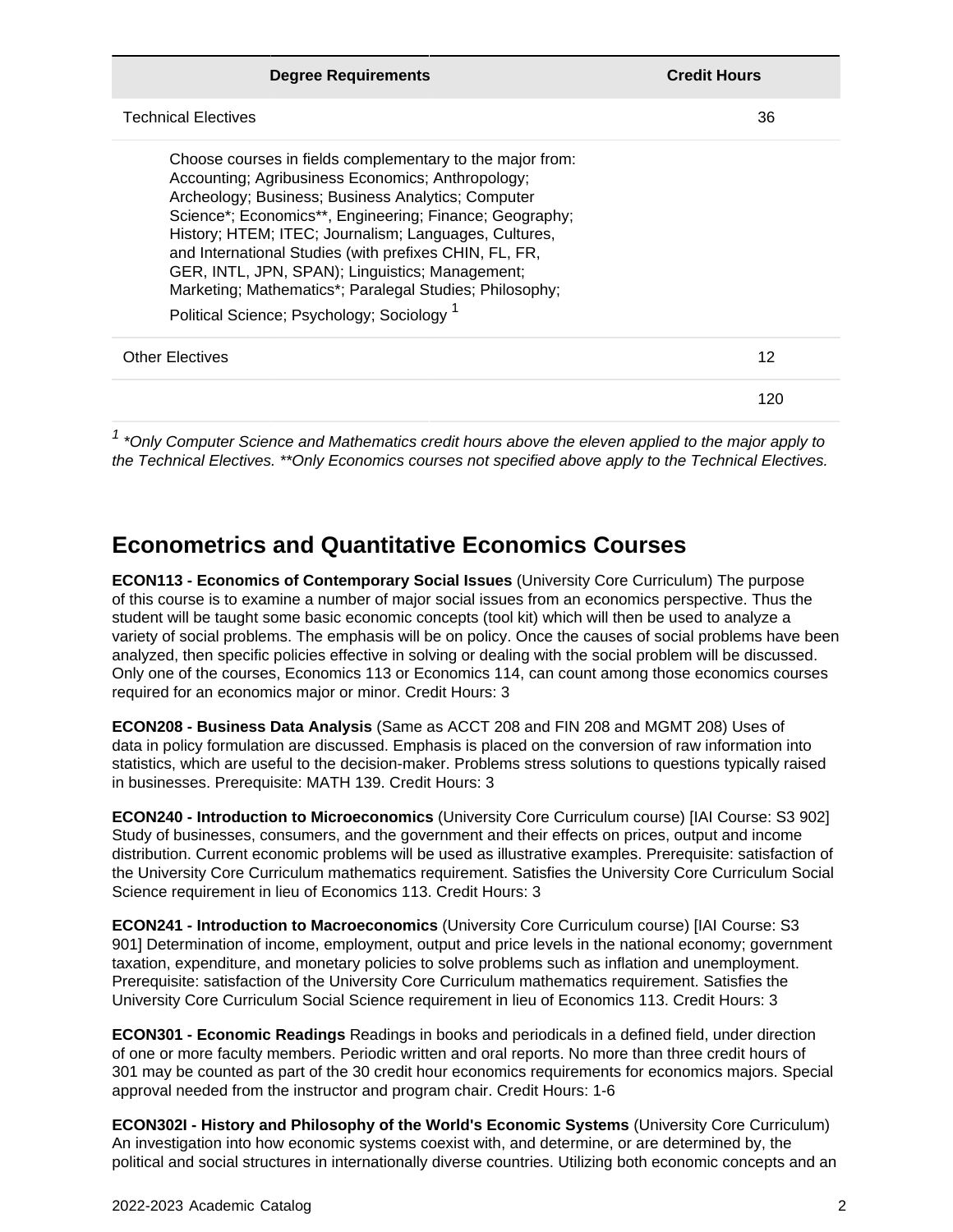institutional approach the evolution of systems in nations such as Russia, Japan, the United States, China and others will be explored. Credit Hours: 3

**ECON310 - Labor Problems** A comprehensive overview of the relation of labor to the United States economy. Included are the history of labor in the United States; analysis of institutions affecting labor; the theory of wage and employment determination; as well as analyses of unions and collective bargaining, discrimination, unemployment, and the distribution of income. Prerequisite: ECON 240 or consent of instructor. Credit Hours: 3

**ECON315 - Money and Banking** Study of the operation of the money and banking system in the United States. Stresses Federal Reserve control of the money supply and credit conditions to combat inflation and unemployment and the operation of the commercial bank operating as a firm within the Federal Reserve System. Policy issues are examined for the regulation of the banking industry as well as for the control of the domestic money supply. Prerequisite: ECON 241 or consent of instructor. Credit Hours: 3

**ECON322 - Introduction to Economic Development** An analysis of the preconditions, processes, and problems involved in economic development. Both the theory and policy relevant to development, with special emphasis on the developing or emerging economies, are stressed. Prerequisite: ECON 240 and 241 or consent of instructor. Credit Hours: 3

**ECON325 - Economics of Transition** This course is a survey of the problems confronting former socialist economies making a transition to a market economy. We focus primarily on the case of countries in Eastern Europe and on Russia. Students will learn to apply economic principles to understand the costs and benefits of policies including gradual versus rapid reform, price liberalization, privatization, federalist arrangements and stabilization. Prerequisite: ECON 240 and 241 or consent of instructor. Credit Hours: 3

**ECON329 - Introduction to International Economics** Introduction to the principles of international economics. Stresses the relationship between the balance of payments and the United States economy, the determinants of deficits and surpluses, and policy options to correct an imbalance. Prerequisite: ECON 240 and 241 or consent of instructor. Credit Hours: 3

**ECON330 - Public Finance** Effects of government spending and taxing activities on the rest of the economy. Analysis of government debt, the federal budgetary process, and various taxes used in the United States. Prerequisite: ECON 240 or consent of instructor. Credit Hours: 3

**ECON333 - Economics of the Environment** Factors which lead to physical and human deterioration in a market economy. Consideration of solutions to such problems as urban decay, overpopulation, and pollution. Prerequisite: ECON 240 or 241 or consent of instructor. Credit Hours: 3

**ECON334 - Health Economics** Factors underlying the demand for and supply of health and medical care services. Included are the market, voluntary nonprofit, and governmental sectors of the industry. Special topics are the regional coordination of hospital facilities and services, the consumer price index and the measurement and costs of control programs. Prerequisite: ECON 240 or consent of instructor. Credit Hours: 3

**ECON340 - Intermediate Microeconomics** A survey of theories of household, firm, and government economic behavior in the determination of competitive and non-competitive market prices. Emphasis is on understanding the United States economic system and on evaluating existing and proposed government microeconomic policies designed to improve the system. Not open to students who have had Economics 440. Prerequisite: ECON 240 or consent of instructor. Credit Hours: 3

**ECON341 - Intermediate Macroeconomics** The determinants of fluctuations in aggregate economic activity, unemployment and inflation. An analysis of the behavior of consumption and investment, the impact of government monetary and fiscal policies, and factors affecting the rate of economic growth. Not open to students who have had Economics 441. Prerequisite: ECON 241 or consent of instructor. Credit Hours: 3

**ECON350 - Law and Economics** The application of economics to the study of legal rules and institutions with an emphasis on how legal rules influence individual behavior and a discussion of whether such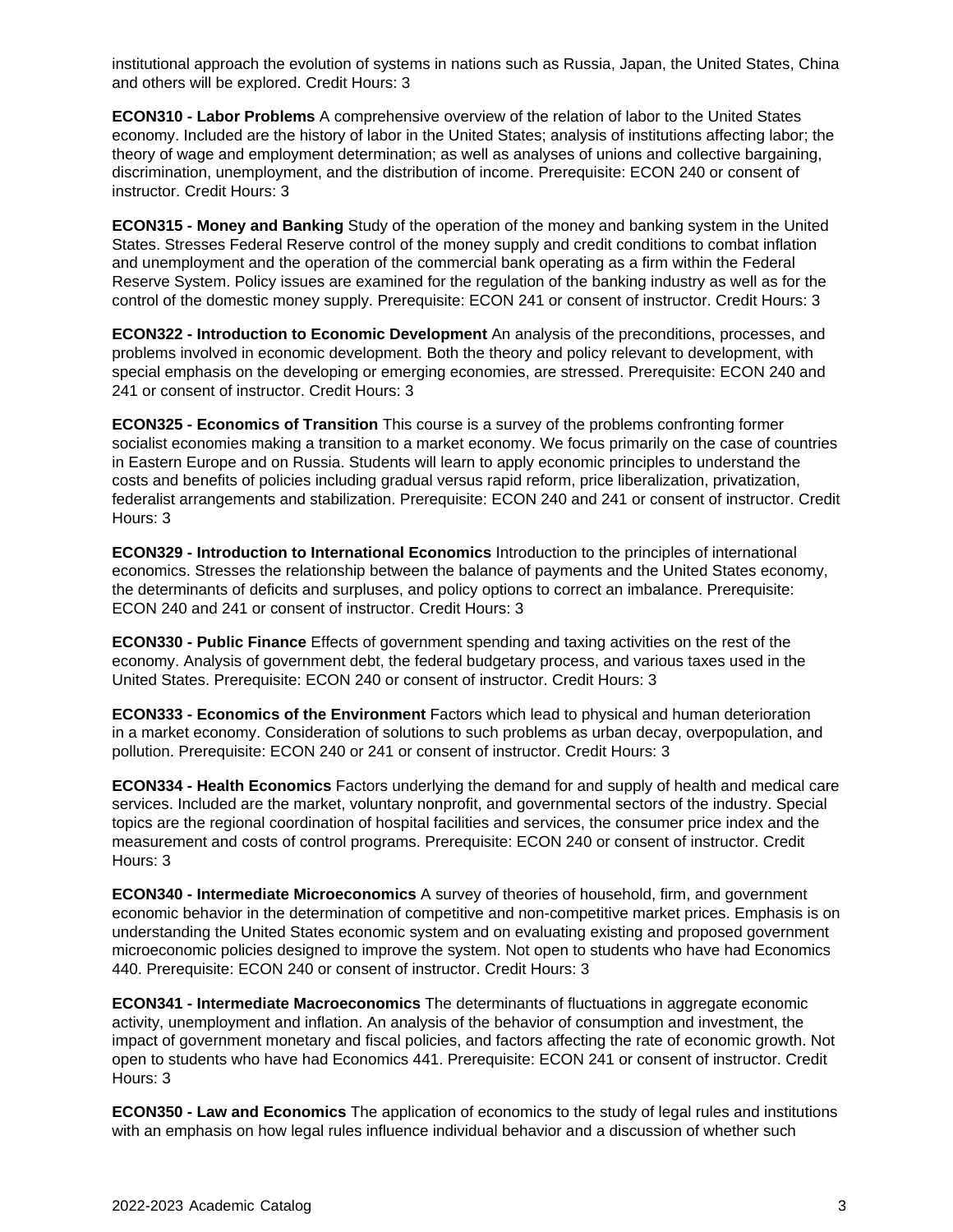rules and resulting behavior are efficient and/or equitable. Applications from property, contract, tort, and criminal law will be used. Prerequisite: ECON 240 or consent of instructor. Credit Hours: 3

**ECON374 - Industrial Organization** A survey of economic theories and empirical studies on the nature and consequences of business rivalry in imperfectly competitive markets. Includes such topics as oligopoly, economics of scale, natural monopoly, introductory game theory, advertising, imperfect information, spatial competition, patents, and innovation. Prerequisite: ECON 240. Credit Hours: 3

**ECON390 - Topics in Economics** This one to three credit course focuses on a specific economics topic and considers various perspectives and debates within this issue. Most readings will come from news coverage and editorials rather than textbooks. Topics need not be the same across semesters. Before registering, interested students are encouraged to inquire with the economics program what topic will be featured. Note: the determination of credit hours will not be chosen by the student but will be set by the economics program depending on how often the course will meet during the semester. Prerequisite: ECON 240 or ECON 241 with a C or better or consent of the instructor. Credit Hours: 1-3

**ECON399 - Internship in Economics** Internship constitutes paid or unpaid work in a firm, organization, or government office applying economic principles learned in class to real world experiences. Only one internship counted towards the economics major. Grades determined by periodic written reports. Prerequisite: successful completion of ECON 240, 241 and six additional credit hours of economics at SIUC; declared major in economics; and written approval from the Economics program. Credit Hours: 3

**ECON416 - Financial Economics** Study the role of money within the financial system, and the role of the financial system itself in providing risk-sharing, liquidity and information services. An examination of the bond market, interest rates and the concepts of risk, liquidity, information costs, taxation and investment maturity. A detailed examination of financial markets, e.g., the markets for stocks, foreign exchange, and market for financial derivatives. Finally, a more detailed account of why and how financial institutions and instruments evolve. This course includes a research project in which students formulate a research question, review literature related to the question, gather relevant data, and provide a research conclusion using tools learned in this and other courses. The student will communicate their research findings via a written paper and, if possible, via an oral presentation. Prerequisite: ECON 315 or 341 or consent of instructor. Credit Hours: 3

**ECON429 - International Trade and Finance** Analysis of the pattern and volume of world trade and capital flows; effects of trade and payments on the domestic economy; problems and methods of adjusting to change in the balance of payments. This course includes a research project in which students formulate a research question, review literature related to the question, gather relevant data, and provide a research conclusion using tools learned in this and other courses. The student will communicate their research findings via a written paper and, if possible, via an oral presentation. Prerequisite: ECON 340 and 341 or consent of instructor. Credit Hours: 3

**ECON440 - Price, Output, and Allocation Theories** A systematic survey of theories of product prices, wage rates, rates of production and resource utilization under conditions of competition, monopolistic competition, oligopoly and monopoly markets. Emphasis is on developing analytical tools useful in the social sciences. Not open to students who have had Economics 340. Prerequisite: ECON 240 or consent of instructor. Credit Hours: 3

**ECON441 - Contemporary Macroeconomic Theory** An examination in the causes of inflation, unemployment, and fluctuations in aggregate economic activity, factors affecting consumption and investment, and the sources of economic growth. Emphasis is on understanding contemporary United States macroeconomic problems and the options for fiscal, monetary and income policies facing the United States government. Not open to students who have had 341. Prerequisite: ECON 241 or consent of instructor. Credit Hours: 3

**ECON443 - Honors Research in Economics** Individual research for honors students in economics; student must be a junior or senior with a grade point average of 3.25 or better, overall and in the major. For undergraduate credit only. Not for graduate credit. Prerequisite: Mathematics 140, 150 or equivalent. Special approval needed from the program chair and a faculty supervisor. Credit Hours: 3

**ECON450 - History of Economic Thought** An analytical study of the development of economic ideas, with special reference to historical and societal context, central thrust, and impact. Such benchmark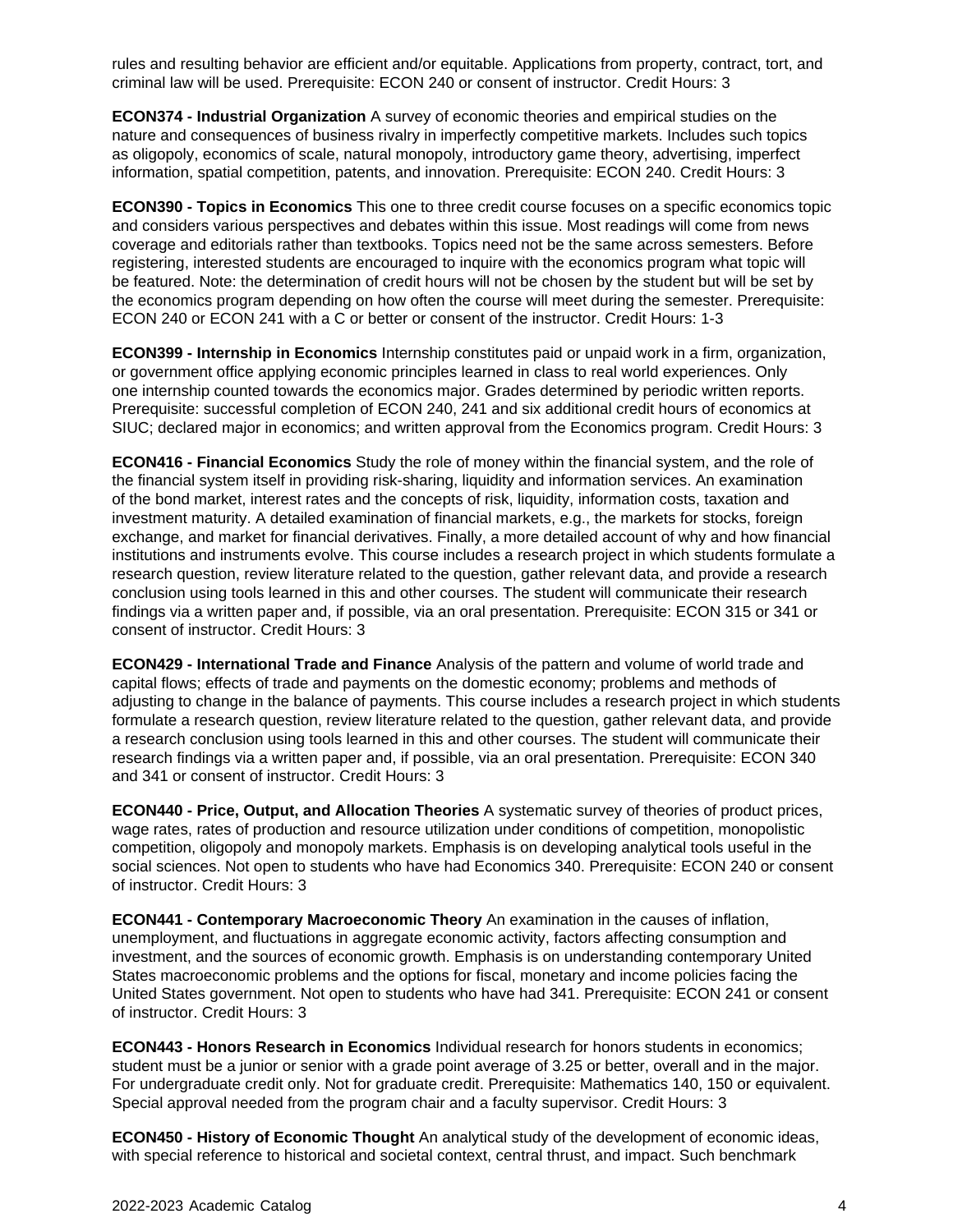figures as Smith, Marx, Marshall, Veblen, and Keynes are highlighted and major schools of economic thought are identified. Prerequisite: ECON 240 and 241; or 113; or consent of instructor. Credit Hours: 3

**ECON463 - Introduction to Applied Econometrics** Applications of statistical tools to specific economic problems. Numerous examples will be examined in order to achieve this goal. Emphasis will be given to model misspecification, non-classical estimation techniques, data analysis, and simultaneous equations. This course includes a research project in which students formulate a research question, review literature related to the question, gather relevant data, and provide a research conclusion using tools learned in this and other courses. The student will communicate their research findings via a written paper and, if possible, via an oral presentation. Prerequisite: ECON 208 or equivalent or consent of instructor. Credit Hours: 3

**ECON465 - Mathematical Economics I** A systematic survey of the fundamental mathematical tools for economic analysis. Topics include functions and their properties, including derivatives and integrals. The focus is on calculus techniques for optimization and comparative statics analysis. Prerequisite: ECON 340 or 440, and MATH 140 or consent of instructor. Credit Hours: 4

**ECON474 - Economic Strategies for Business** This course will be concerned with broad principles of microeconomics that underlie all business decision-making. The main topics discussed may include the firm's costs, pricing and research and development decisions under different market structures, price discrimination, strategies of different business practices, information, advertising, decision-making over time, and decision-making under symmetric information. Prerequisite: ECON 240 or its equivalent or consent of instructor. Credit Hours: 3

**ECON479 - Problems in Business and Economics** Application of economic theory and tools of analysis to practical business problems. Cost and demand functions, and forecasting are analyzed from a policy standpoint. Prerequisite: ECON 208 and ECON 240 or consent of instructor. Credit Hours: 3

#### **Econometrics and Quantitative Economics Faculty**

**Becsi, Zsolt**, Associate Professor, Economics, Ph.D., University of Wisconsin-Madison, 1991; 2003. Public finance, macroeconomics.

**Dai, Chifeng**, Associate Professor, Economics, Ph.D., University of Florida, 2003; 2005. Industrial organization, public economics, law and economics, and applied econometrics.

**Gilbert, Scott**, Associate Professor, Economics, Ph.D., University of California at San Diego, 1996; 1999. Econometrics, applied macroeconomics.

**Kebede, Hundanol**, Assistant Professor, Ph.D., University of Virginia, 2020; 2021. International economics, development economics.

**Lahiri, Sajal**, Professor, Distinguished Scholar, and Vandeveer Chair, Economics, Ph.D., Indian Statistical Institute, 1976; 2002. International trade, development economics, environmental economics.

**Mehrabani, Ali**, Assistant Professor, Ph.D., University of California at Riverside, 2021; 2021. Econometrics.

**Morshed, AKM**, Professor, Economics, Ph.D., University of Washington, 2001; 2004. Macroeconomic theory, international economics, economic growth.

**Sylwester, Kevin**, Professor, and Interim Director of the School of Analytics, Finance, and Economics, Economics, Ph.D., University of Wisconsin-Madison, 1997; 1998. Macroeconomics, economic development.

**Watts, Alison**, Professor, Economics, Ph.D., Duke University, 1993; 2001. Microeconomics, game theory, industrial organization, law and economics.

#### **Emeriti Faculty**

**Fare, Rolf**, Professor, Emeritus, Docent, University of Lund, Sweden, 1976; 1978.

**Grabowski, Richard**, Professor, Emeritus, Economics, Ph.D., University of Utah, 1977; 1979.

**Mitchell, Thomas**, Associate Professor, Emeritus, Economics, Ph.D., Brown University, 1984; 1983.